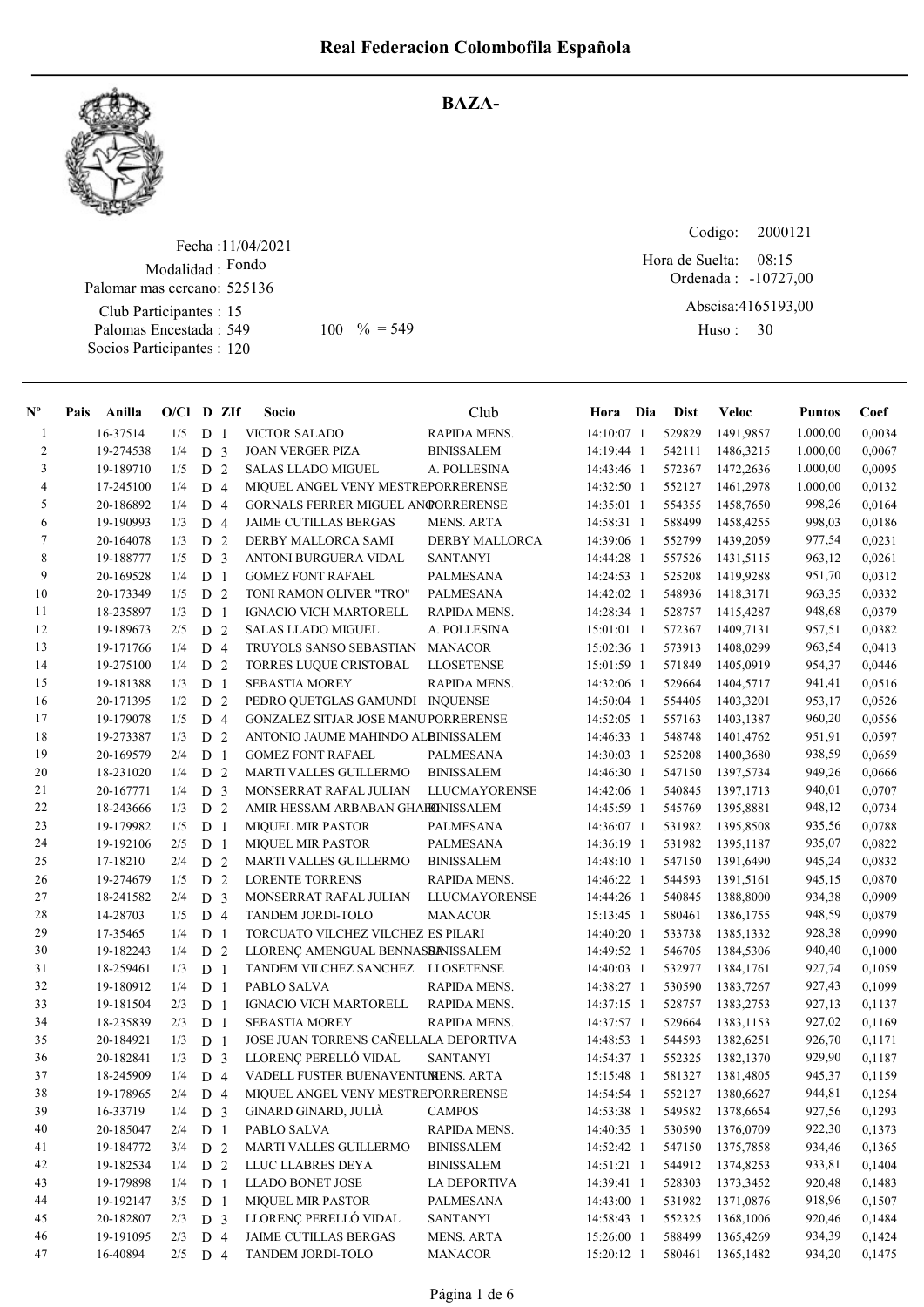| <b>BAZA-</b>              |      | 200012120 11/04/2021   |              |                                  |                |                                                            |                       |                          |                  |                        |                  |                  |
|---------------------------|------|------------------------|--------------|----------------------------------|----------------|------------------------------------------------------------|-----------------------|--------------------------|------------------|------------------------|------------------|------------------|
| $\mathbf{N}^{\mathbf{o}}$ | Pais | Anilla                 | $O/Cl$ D ZIf |                                  |                | Socio                                                      | Club                  | Hora Dia                 | Dist             | Veloc                  | <b>Puntos</b>    | Coef             |
| 48                        |      | 20-164309              | 1/4          | D <sub>1</sub>                   |                | <b>BOSCH MIR JUAN</b>                                      | <b>ES PILARI</b>      | 14:47:57 1               | 535506           | 1362,7841              | 913,40           | 0,1633           |
| 49                        |      | 17-19010               | 1/5          | D <sub>4</sub>                   |                | SALVADOR VADELL NADAL                                      | <b>MANACOR</b>        | 15:21:16 1               | 578642           | 1357,4648              | 928,94           | 0,1542           |
| 50                        |      | 19-181212              | 1/2          | D <sub>1</sub>                   |                | MARCOS ROTGER SANCHEZ                                      | RAPIDA MENS.          | 14:48:59 1               | 534259           | 1356,0447              | 908,88           | 0,1705           |
| 51                        |      | 17-13736               | 2/4          | D <sub>3</sub>                   |                | GINARD GINARD, JULIÀ                                       | <b>CAMPOS</b>         | 15:00:45 1               | 549582           | 1354,4843              | 911,29           | 0,1690           |
| 52                        |      | 19-181801              | 2/5          | D <sub>1</sub>                   |                | <b>VICTOR SALADO</b>                                       | RAPIDA MENS.          | 14:46:10 1               | 529829           | 1354,4840              | 907,83           | 0,1788           |
| 53                        |      | 20-164083              | 2/3          | D <sub>2</sub>                   |                | DERBY MALLORCA SAMI                                        | <b>DERBY MALLORCA</b> | $15:04:02$ 1             | 552799           | 1351,4767              | 917,95           | 0,1746           |
| 54                        |      | 19-160536              | 1/4          | D 2                              |                | PERE ANTONI BUÑOLA QUETGINQUENSE                           |                       | 15:12:44 1               | 564275           | 1350,8019              | 917,49           | 0,1743           |
| 55                        |      | 19-188727              | 2/5          | D <sub>3</sub>                   |                | <b>ANTONI BURGUERA VIDAL</b>                               | <b>SANTANYI</b>       | 15:07:51 1               | 557526           | 1350,4324              | 908,57           | 0,1797           |
| 56                        |      | 17-36534               | 3/5          | D <sub>3</sub>                   |                | ANTONI BURGUERA VIDAL                                      | <b>SANTANYI</b>       | 15:07:52 1               | 557526           | 1350,3778              | 908,53           | 0,1830           |
| 57                        |      | 18-246264              | 2/5          | D <sub>4</sub>                   |                | SALVADOR VADELL NADAL                                      | <b>MANACOR</b>        | 15:23:37 1               | 578642           | 1350,0222              | 923,85           | 0,1794           |
| 58                        |      | 18-236369              | 1/4          | D <sub>4</sub>                   |                | <b>TANDEM MUNTANER MORA</b>                                | <b>PORRERENSE</b>     | 15:01:00 1               | 547519           | 1348,5690              | 922,85           | 0,1930           |
| 59                        |      | 18-253635              | 1/4          | D <sub>4</sub>                   |                | <b>JOSE LEBRON LINARES</b>                                 | <b>MANACOR</b>        | 15:17:34 1               | 569783           | 1348,3861              | 922,73           | 0,1886           |
| 60                        |      | 19-275293              | 3/4          | D <sub>4</sub>                   |                | MIQUEL ANGEL VENY MESTREPORRERENSE                         |                       | 15:05:06 1               | 552127           | 1346,3228              | 921,31           | 0,1979           |
| 61                        |      | 18-259338              | 1/2          | D <sub>1</sub>                   |                | <b>RIBOT RAMIS TONI</b>                                    | <b>ES PILARI</b>      | 14:45:29 1               | 525136           | 1344,8359              | 901,37           | 0,2116           |
| 62                        |      | 18-240053              | 1/5          | D <sub>3</sub>                   |                | <b>BERNAT BONET</b>                                        | LLUCMAYORENSE         | 14:57:56 1               | 541591           | 1344,1206              | 904,32           | 0,2085           |
| 63                        |      | 18-260513              | 2/4          | D <sub>1</sub>                   |                | <b>LLADO BONET JOSE</b>                                    | <b>LA DEPORTIVA</b>   | 14:48:23 1               | 528303           | 1342,9725              | 900,12           | 0,2172           |
| 64                        |      | 20-170104              | 4/5          |                                  | $\mathbf{1}$   | <b>MIQUEL MIR PASTOR</b>                                   | <b>PALMESANA</b>      | 14:51:19 1               | 531982           | 1342,3155              | 899,68           | 0,2191           |
| 65                        |      | 17-6361                | 1/3          | D <sub>3</sub>                   |                | ANTONI PERELLÓ VIDAL                                       | <b>SANTANYI</b>       | 15:09:57 1               | 555599           | 1338,9541              | 900,85           | 0,2131           |
| 66                        |      | 19-179088              | 2/5          | D <sub>4</sub>                   |                | GONZALEZ SITJAR JOSE MANUPORRERENSE                        |                       | 15:11:38 1               | 557163           | 1337,2982              | 915,14           | 0,2158           |
| 67                        |      | 17-26617               | 3/3          | D <sub>4</sub>                   |                | <b>JAIME CUTILLAS BERGAS</b>                               | <b>MENS. ARTA</b>     | 15:35:19 1               | 588499           | 1336,5358              | 914,62           | 0,2074           |
| 68                        |      | 18-231574              | 1/4          | D <sub>3</sub>                   |                | <b>JULIÀ BURGUERA VICENS</b>                               | <b>SANTANYI</b>       | 15:11:36 1               | 556708           | 1336,3130              | 899,07           | 0,2225           |
| 69                        |      | 20-184916              | 2/3          | D <sub>1</sub>                   |                | JOSE JUAN TORRENS CAÑELLALA DEPORTIVA                      |                       | 15:03:25 1               | 544593           | 1333,4250              | 893,72           | 0,2308           |
| 70                        |      | 18-232894              | 1/2          | D <sub>3</sub>                   |                | BARTOMEU ADROVER VIDAL SANTANYI                            |                       | 15:14:16 1               | 556086           | 1326,3301              | 892,35           | 0,2293           |
| 71                        |      | 19-180363              | 2/5          | D <sub>2</sub>                   |                | <b>LORENTE TORRENS</b>                                     | RAPIDA MENS.          | 15:05:46 1               | 544593           | 1325,7965              | 900,51           | 0,2375           |
| 72                        |      | 20-169526              | 3/4          | D <sub>1</sub>                   |                | <b>GOMEZ FONT RAFAEL</b>                                   | <b>PALMESANA</b>      | 14:51:30 1               | 525208           | 1324,6103              | 887,81           | 0,2497           |
| 73                        |      | 19-182529              | 2/4          | D <sub>2</sub>                   |                | LLUC LLABRES DEYA                                          | <b>BINISSALEM</b>     | 15:06:54 1               | 544912           | 1322,9230              | 898,56           | 0,2440           |
| 74                        |      | 19-169429              | 1/3          | D <sub>3</sub>                   |                | <b>SASTRE BARBERO, LAURE</b>                               | <b>CAMPOS</b>         | 15:13:24 1               | 552866           | 1321,3815              | 889,02           | 0,2438           |
| 75                        |      | 18-232398              | 1/3          | D <sub>3</sub>                   |                | <b>DAMIÁ PONS VIDAL</b>                                    | <b>SANTANYI</b>       | 15:17:54 1               | 558534           | 1320,7236              | 888,58           | 0,2446           |
| 76                        |      | 18-232466              | 2/3          | D <sub>3</sub>                   |                | <b>DAMIÁ PONS VIDAL</b>                                    | <b>SANTANYI</b>       | 15:17:59 1               | 558534           | 1320,4634              | 888,40           | 0,2479           |
| 77                        |      | 19-192297              | 1/2          | D <sub>1</sub>                   |                | <b>MARINA GIL</b>                                          | PALMESANA             | 15:02:29 1               | 537586           | 1319,2834              | 884,24           | 0,2609           |
| 78                        |      | 19-180870              | 3/5          | D <sub>1</sub>                   |                | <b>VICTOR SALADO</b>                                       | RAPIDA MENS.          | 14:56:43 1               | 529829           | 1318,9122              | 883,99           | 0,2682           |
| 79                        |      | 20-172670              | 1/4          | D <sub>2</sub>                   |                | ARROM MORRO, LUIS                                          | <b>BINISSALEM</b>     | 15:13:25 1               | 550733           | 1316,2310              | 894,01           | 0,2613           |
| 80                        |      | 20-173826              | 2/4          | D <sub>3</sub>                   |                | <b>JOAN VERGER PIZA</b>                                    | <b>BINISSALEM</b>     | 15:06:58 1               | 542111           | 1315,9099              | 885,34           | 0,2688           |
| 81                        |      | 19-178028              | 1/3          | D <sub>4</sub>                   |                | NADAL PERELLO GABRIEL                                      | <b>PORRERENSE</b>     | 15:29:34 1               | 570940           | 1313,8145              | 899,07           | 0,2584           |
| 82                        |      | 18-258791              | 1/3          | D <sub>2</sub>                   |                | <b>CUADRADO TENOR FRANCISCOLLOSETENSE</b>                  |                       | 15:30:09 1               | 571103           | 1312,4279              | 891,43           | 0,2615           |
| 83                        |      | 18-246330              | 3/5          | D <sub>4</sub>                   |                | SALVADOR VADELL NADAL                                      | <b>MANACOR</b>        | 15:37:56 1               | 578642           | 1306,3862              | 893,99           | 0,2613           |
| 84                        |      | 17-28139               | 2/4          | D <sub>1</sub>                   |                | TORCUATO VILCHEZ VILCHEZ ES PILARI                         |                       | 15:03:51 1<br>15:33:04 1 | 533738           | 1305,4617              | 874,98           | 0,2867           |
| 85                        |      | 18-259186              | 1/1          | D 2                              |                | TORRES REYNES MIGUEL<br>ANTONIO JAUME MAHINDO ALBINISSALEM | <b>LLOSETENSE</b>     |                          | 571849           | 1305,3926<br>1305,1962 | 886,65           | 0,2707           |
| 86                        |      | 19-273151<br>19-182247 | 2/3          | D <sub>2</sub>                   |                |                                                            |                       | 15:15:26 1<br>15:14:10 1 | 548748<br>546705 |                        | 886,52           | 0,2855           |
| 87<br>88                  |      | 18-259928              | 2/4<br>3/4   | D <sub>2</sub>                   |                | LLORENÇ AMENGUAL BENNASBANISSALEM                          |                       | 15:04:22 1               | 533738           | 1304,2664<br>1303,8140 | 885,89           | 0,2899           |
| 89                        |      | 20-169063              | 2/2          | D <sub>1</sub><br>D <sub>1</sub> |                | TORCUATO VILCHEZ VILCHEZ ES PILARI<br><b>MARINA GIL</b>    | <b>PALMESANA</b>      | 15:07:24 1               | 537586           | 1303,5548              | 873,87<br>873,70 | 0,3003<br>0,3016 |
| 90                        |      | 19-181282              | 2/2          | D <sub>1</sub>                   |                | MARCOS ROTGER SANCHEZ                                      | RAPIDA MENS.          | 15:04:55 1               | 534259           | 1303,3356              | 873,55           | 0,3068           |
| 91                        |      | 20-173800              | 3/4          | D <sub>3</sub>                   |                | <b>JOAN VERGER PIZA</b>                                    | <b>BINISSALEM</b>     | 15:10:57 1               | 542111           | 1303,3081              | 876,86           | 0,3058           |
| 92                        |      | 17-31321               | 3/5          | D 2                              |                | <b>SALAS LLADO MIGUEL</b>                                  | A. POLLESINA          | 15:34:18 1               | 572367           | 1302,9069              | 884,96           | 0,2928           |
| 93                        |      | 18-240673              | 1/4          | D <sub>3</sub>                   |                | ANDRES PROHENS SALOM                                       | <b>LLUCMAYORENSE</b>  | 15:16:59 1               | 549675           | 1302,5988              | 876,39           | 0,3082           |
| 94                        |      | 18-243447              | 1/3          | D <sub>2</sub>                   |                | MIGUEL SAURINA MORAGUES BINISSALEM                         |                       | 15:19:55 1               | 553378           | 1302,3212              | 884,57           | 0,3094           |
| 95                        |      | 20-164229              | 1/5          | D <sub>1</sub>                   |                | <b>SASTRE SANNA PABLO</b>                                  | <b>ES PILARI</b>      | 15:04:05 1               | 532157           | 1300,8523              | 871,89           | 0,3252           |
| 96                        |      | 19-173540              | 1/2          | D <sub>4</sub>                   |                | BLANQUER DOMENGE GUILLERMANACOR                            |                       | 15:31:49 1               | 567948           | 1300,1976              | 889,75           | 0,3079           |
| 97                        |      | 19-175243              | 2/5          | D <sub>1</sub>                   |                | SASTRE SANNA PABLO                                         | <b>ES PILARI</b>      | 15:05:44 1               | 532157           | 1295,6265              | 868,39           | 0,3320           |
| 98                        |      | 20-187181              | 1/3          | D <sub>4</sub>                   |                | <b>SOLER MESTRE, PEDRO</b>                                 | PORRERENSE            | 15:29:18 1               | 562145           | 1294,3703              | 885,76           | 0,3175           |
| 99                        |      | 19-178402              | 4/4          |                                  | $\overline{4}$ | MIQUEL ANGEL VENY MESTREPORRERENSE                         |                       | 15:22:31 1               | 552127           | 1291,4748              | 883,78           | 0,3266           |
| 100                       |      | 19-177698              | 3/4          | D <sub>3</sub>                   |                | MONSERRAT RAFAL JULIAN                                     | LLUCMAYORENSE         | 15:14:07 1               | 540845           | 1290,4402              | 868,21           | 0,3368           |
| 101                       |      | 17-12683               | 1/4          | D <sub>3</sub>                   |                | BARCELÓ SAGRERA, SALVADORAMPOS                             |                       | 15:26:56 1               | 554796           | 1284,4482              | 864,17           | 0,3316           |
| 102                       |      | 19-176751              | 2/4          | D <sub>3</sub>                   |                | ANDRES PROHENS SALOM                                       | LLUCMAYORENSE         | 15:24:01 1               | 549675           | 1281,2439              | 862,02           | 0,3380           |
| 103                       |      | 17-15156               | 3/4          | D <sub>3</sub>                   |                | ANDRES PROHENS SALOM                                       | LLUCMAYORENSE         | 15:25:20 1               | 549675           | 1277,3238              | 859,38           | 0,3413           |
| 104                       |      | 19-181111              | 1/2          | D <sub>1</sub>                   |                | CABOT BRUNET JUAN                                          | RAPIDA MENS.          | 15:10:32 1               | 529323           | 1273,8400              | 853,78           | 0,3579           |
| 105                       |      | 19-180991              | 3/4          | D <sub>1</sub>                   |                | PABLO SALVA                                                | RAPIDA MENS.          | 15:11:45 1               | 530590           | 1273,1614              | 853,33           | 0,3605           |
| 106                       |      | 18-244567              | 3/3          | D <sub>1</sub>                   |                | <b>SEBASTIA MOREY</b>                                      | RAPIDA MENS.          | 15:11:02 1               | 529664           | 1273,1288              | 853,31           | 0,3645           |
| 107                       |      | 19-181833              | 4/5          |                                  | -1             | <b>VICTOR SALADO</b>                                       | RAPIDA MENS.          | 15:11:39 1               | 529829           | 1271,6405              | 852,31           | 0,3679           |
| 108                       |      | 16-19672               | 1/4          | D <sub>3</sub>                   |                | TÁNDEM GERMANS BALLESTERLUCMAYORENSE                       |                       | 15:23:25 1               | 544296           | 1270,4828              | 854,78           | 0,3614           |
| 109                       |      | 19-189650              | 4/5          |                                  | $\overline{2}$ | <b>SALAS LLADO MIGUEL</b>                                  | A. POLLESINA          | 15:45:36 1               | 572367           | 1270,2330              | 862,77           | 0,3469           |
| 110                       |      | 18-226516              | 1/2          | D <sub>2</sub>                   |                | PEDRO A. PAYERAS OLIVER                                    | <b>INQUENSE</b>       | 15:40:03 1               | 564275           | 1267,8912              | 861,18           | 0,3551           |
| 111                       |      | 17-755                 | 1/4          | D <sub>1</sub>                   |                | JAUME OLIVER ANTONIA                                       | <b>ES PILARI</b>      | 15:17:04 1               | 534796           | 1267,0889              | 849,26           | 0,3781           |
| 112                       |      | 18-236428              | 2/4          | D <sub>4</sub>                   |                | TANDEM MUNTANER MORA PORRERENSE                            |                       | 15:27:24 1               | 547519           | 1266,2327              | 866,51           | 0,3726           |
| 113                       |      | 18-245911              | 2/4          | D <sub>4</sub>                   |                | VADELL FUSTER BUENAVENTUMENS. ARTA                         |                       | 15:54:09 1               | 581327           | 1266,0939              | 866,41           | 0,3541           |
| 114                       |      | 19-182209              | $3/4$ D 2    |                                  |                | LLORENÇ AMENGUAL BENNASBANISSALEM                          |                       | 15:28:05 1               | 546705           | 1262,3552              | 857,42           | 0,3798           |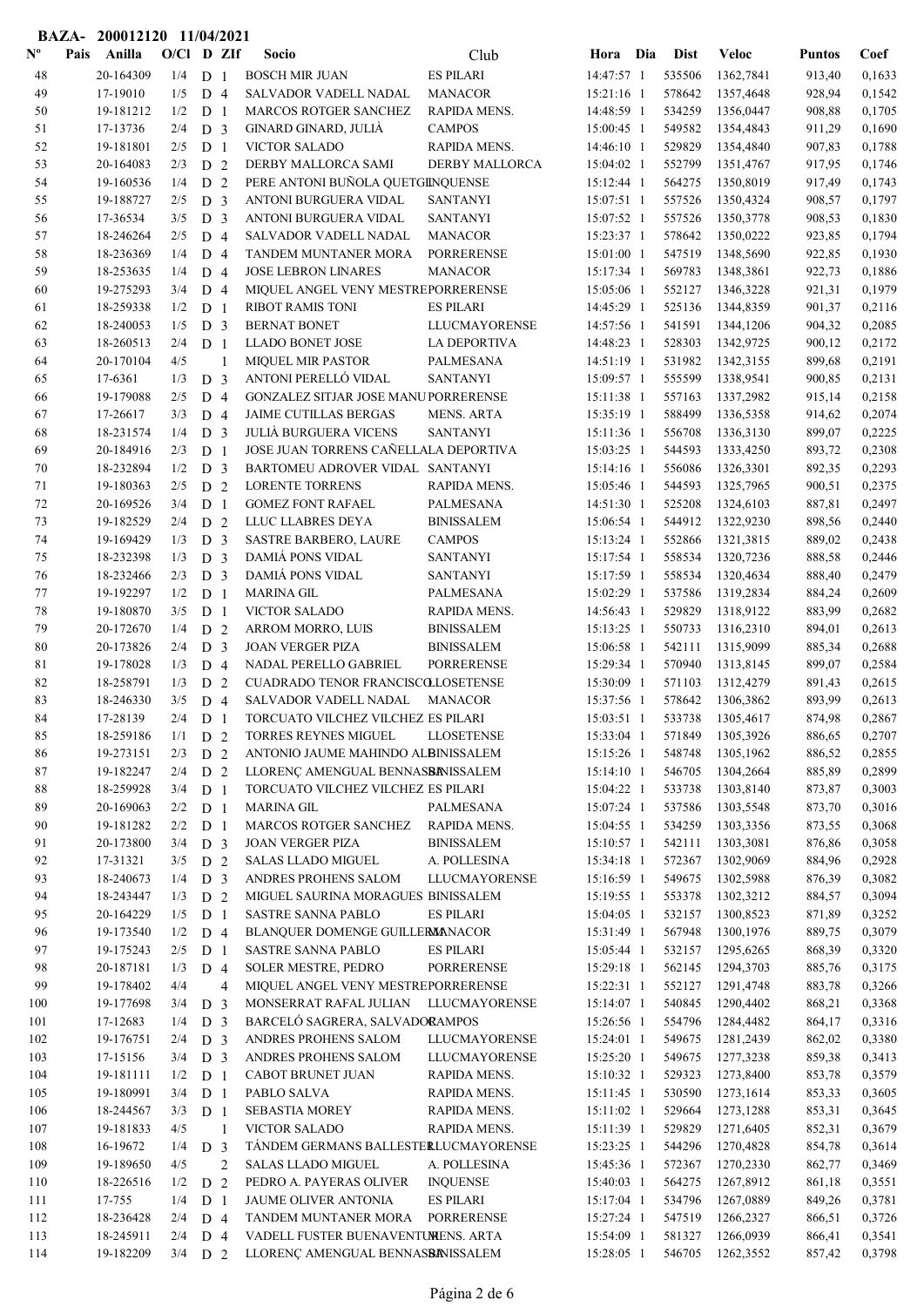|                           |      | BAZA-200012120 11/04/2021 |              |                |                |                                                     |                                    |                          |  |                  |                        |                  |                  |
|---------------------------|------|---------------------------|--------------|----------------|----------------|-----------------------------------------------------|------------------------------------|--------------------------|--|------------------|------------------------|------------------|------------------|
| $\mathbf{N}^{\mathbf{o}}$ | Pais | Anilla                    | $O/Cl$ D ZIf |                |                | Socio                                               | Club                               | Hora Dia                 |  | <b>Dist</b>      | <b>Veloc</b>           | <b>Puntos</b>    | Coef             |
| 115                       |      | 18-239175                 | 1/4          | D <sub>3</sub> |                | PROHENS MAS, TOMEU                                  | <b>CAMPOS</b>                      | 15:30:13 1               |  | 548954           | 1261,3350              | 848,62           | 0,3816           |
| 116                       |      | 20-185733                 | 3/3          | D <sub>1</sub> |                | IGNACIO VICH MARTORELL                              | RAPIDA MENS.                       | 15:15:33 1               |  | 528757           | 1257,2988              | 842,70           | 0,3996           |
| 117                       |      | 20-164286                 | 1/3          | D <sub>1</sub> |                | FRANCISCO MONTILLA MORENES PILARI                   |                                    | 15:19:06 1               |  | 532614           | 1255,8689              | 841,74           | 0,4001           |
| 118                       |      | 19-179867                 | 3/4          | D <sub>1</sub> |                | <b>LLADO BONET JOSE</b>                             | <b>LA DEPORTIVA</b>                | 15:15:49 1               |  | 528303           | 1255,4232              | 841,44           | 0,4068           |
| 119                       |      | 16-16798                  | 4/4          |                | $\mathbf{1}$   | <b>LLADO BONET JOSE</b>                             | <b>LA DEPORTIVA</b>                | 15:15:52 1               |  | 528303           | 1255,2740              | 841,34           | 0,4103           |
| 120                       |      | 17-32417                  | 2/2          | D <sub>1</sub> |                | <b>RIBOT RAMIS TONI</b>                             | <b>ES PILARI</b>                   | 15:13:37 1               |  | 525136           | 1254,4555              | 840,79           | 0,4162           |
| 121                       |      | 20-155960                 | 1/3          | D 4            |                | <b>ACEDO ORTEGA ENRIQUE</b>                         | <b>MANACOR</b>                     | 15:57:26 1               |  | 577554           | 1248,9454              | 854,68           | 0,3816           |
| 122                       |      | 18-237830                 | 2/4          | D <sub>4</sub> |                | GORNALS FERRER MIGUEL ANGORRERENSE                  |                                    | 15:38:54 1               |  | 554355           | 1248,8286              | 854,60           | 0,4009           |
| 123                       |      | 20-174647                 | 2/4          | D <sub>2</sub> |                | <b>ARROM MORRO, LUIS</b>                            | <b>BINISSALEM</b>                  | 15:36:17 1               |  | 550733           | 1248,0258              | 847,69           | 0,4068           |
| 124                       |      | 16-19694                  | 2/4          | D <sub>3</sub> |                | TÁNDEM GERMANS BALLESTERLUCMAYORENSE                |                                    | 15:31:37 1               |  | 544296           | 1246,6221              | 838,72           | 0,4150           |
| 125                       |      | 19-171031                 | 2/4          | D <sub>4</sub> |                | <b>JOSE LEBRON LINARES</b>                          | <b>MANACOR</b>                     | 15:52:44 1               |  | 569783           | 1244,7925              | 851,83           | 0,3996           |
| 126                       |      | 17-19696                  | 1/3          | D <sub>4</sub> |                | <b>DAMIA VIDAL</b>                                  | <b>MANACOR</b>                     | 15:48:20 1               |  | 563065           | 1242,0551              | 849,96           | 0,4076           |
| 127                       |      | 19-275375                 | 2/5          | D <sub>2</sub> |                | TONI RAMON OLIVER "TRO"                             | PALMESANA                          | 15:39:09 1               |  | 548936           | 1235,9248              | 839,47           | 0,4214           |
| 128                       |      | 20-184920                 | 3/3          | D <sub>1</sub> |                | JOSE JUAN TORRENS CAÑELLALA DEPORTIVA               |                                    | 15:35:55 1               |  | 544593           | 1235,1382              | 827,84           | 0,4281           |
| 129                       |      | 18-255455                 | 1/2          | D <sub>4</sub> |                | CASTOR SASTRE BERNARDO LLOSETENSE                   |                                    | 16:03:16 1               |  | 578238           | 1234,8477              | 845,03           | 0,4064           |
| 130                       |      | 18-258794                 | 2/3          | D <sub>2</sub> |                | CUADRADO TENOR FRANCISCOLLOSETENSE                  |                                    | 15:58:34 1               |  | 571103           | 1231,9760              | 836,79           | 0,4146           |
| 131                       |      | 20-170834                 | 1/3          | D <sub>1</sub> |                | <b>JOSE RODRIGUEZ</b>                               | PALMESANA                          | 15:26:06 1               |  | 529243           | 1227,6572              | 822,83           | 0,4509           |
| 132                       |      | 18-253798                 | 1/4          | D <sub>4</sub> |                | TERRASSA ROSSELLO JOAN                              | <b>MENS. ARTA</b>                  | 16:07:07 1               |  | 579539           | 1227,5334              | 840,02           | 0,4149           |
| 133                       |      | 17-26485                  | 2/4          | D <sub>4</sub> |                | TERRASSA ROSSELLO JOAN                              | <b>MENS. ARTA</b>                  | 16:07:09 1               |  | 579539           | 1227,4468              | 839,97           | 0,4180           |
| 134                       |      | 20-187497                 | 1/2          | D <sub>2</sub> |                | PERELLO PUJADAS CRISTOBALLLOSETENSE                 |                                    | 15:45:36 1               |  | 552661           | 1226,5002              | 833,07           | 0,4416           |
| 135                       |      | 20-173309                 | 3/5          | D <sub>2</sub> |                | TONI RAMON OLIVER "TRO"                             | PALMESANA                          | 15:45:47 1               |  | 548936           | 1217,7380              | 827,11           | 0,4480           |
| 136                       |      | 14-48319                  | 3/5          | D <sub>4</sub> |                | GONZALEZ SITJAR JOSE MANUPORRERENSE                 |                                    | $15:53:10$ 1             |  | 557163           | 1216,0706              | 832,18           | 0,4446           |
| 137                       |      | 20-171530                 | 1/3          | D <sub>2</sub> |                | SEBASTIA QUETGLAS GAMUNDINQUENSE                    |                                    | 15:56:08 1               |  | 559350           | 1212,9897              | 823,89           | 0,4461           |
| 138                       |      | 19-172938                 | 3/5          | D <sub>4</sub> |                | <b>TANDEM JORDI-TOLO</b>                            | <b>MANACOR</b>                     | 16:14:47 1               |  | 580461           | 1209,8399              | 827,92           | 0,4330           |
| 139                       |      | 14-28571                  | 4/5          |                | $\overline{4}$ | TANDEM JORDI-TOLO                                   | <b>MANACOR</b>                     | 16:14:49 1               |  | 580461           | 1209,7558              | 827,86           | 0,4362           |
| 140                       |      | 17-20861                  | 3/4          | D <sub>4</sub> |                | VADELL FUSTER BUENAVENTUMENS. ARTA                  |                                    | $16:16:01$ 1             |  | 581327           | 1208,5382              | 827,03           | 0,4387           |
| 141                       |      | 19-172041                 | 2/3          | D <sub>4</sub> |                | <b>DAMIA VIDAL</b>                                  | <b>MANACOR</b>                     | 16:00:57 1               |  | 563065           | 1208,4237              | 826,95           | 0,4561           |
| 142                       |      | 19-178095                 | 2/3          | D <sub>4</sub> |                | NADAL PERELLO GABRIEL                               | <b>PORRERENSE</b>                  | 16:07:35 1               |  | 570940           | 1208,1256              | 826,74           | 0,4530           |
| 143                       |      | 19-169624                 | 2/4          | D <sub>3</sub> |                | BARCELÓ SAGRERA, SALVADORAMPOS                      |                                    | 15:54:45 1               |  | 554796           | 1206,7341              | 811,89           | 0,4695           |
| 144                       |      | 19-521820                 | 1/4          | D <sub>1</sub> |                | TAPALOAGA NELU - DANIEL                             | RAPIDA MENS.                       | 15:39:59 1               |  | 535781           | 1204,0473              | 807,00           | 0,4896           |
| 145                       |      | 19-190135                 | 2/4          | D <sub>2</sub> |                | TORRES LUQUE CRISTOBAL                              | <b>LLOSETENSE</b>                  | 16:11:01 1               |  | 571849           | 1201,3214              | 815,96           | 0,4619           |
| 146                       |      | 18-226930                 | 2/2          | D <sub>2</sub> |                | PEDRO A. PAYERAS OLIVER                             | <b>INQUENSE</b>                    | 16:05:03 1               |  | 564275           | 1200,4574              | 815,38           | 0,4713           |
| 147                       |      | 20-155977                 | 2/3          | D <sub>4</sub> |                | ACEDO ORTEGA ENRIQUE                                | <b>MANACOR</b>                     | 16:16:20 1               |  | 577554           | 1199,9044              | 821,12           | 0,4636           |
| 148                       |      | 17-14979                  | 1/2          | D <sub>3</sub> |                | <b>SERVER RIGO JAIME</b>                            | <b>LLUCMAYORENSE</b>               | 15:46:58 1               |  | 542310           | 1199,8894              | 807,28           | 0,4971           |
| 149                       |      | 18-235252                 | 1/4          | D <sub>2</sub> |                | <b>TOMEU VICH</b>                                   | RAPIDA MENS.                       | 15:50:47 1               |  | 546250           | 1198,4861              | 814,04           | 0,4968           |
| 150                       |      | 19-189121                 | 2/4          | D <sub>3</sub> |                | <b>JULIÀ BURGUERA VICENS</b>                        | <b>SANTANYI</b>                    | 16:01:00 1               |  | 556708<br>555599 | 1194,6524              | 803,76<br>802,42 | 0,4908<br>0,4950 |
| 151                       |      | 19-187621                 | $2/3$ D 3    |                |                | ANTONI PERELLÓ VIDAL                                | <b>SANTANYI</b><br><b>SANTANYI</b> | $16:00:51$ 1             |  |                  | 1192,6564              |                  |                  |
| 152<br>153                |      | 17-7907                   | 1/3          | D <sub>3</sub> |                | <b>JULIÀ BURGUERA FERRER</b><br><b>BERNAT BONET</b> |                                    | 16:02:33 1<br>15:53:12 1 |  | 557622<br>541591 | 1192,6468<br>1181,9969 | 802,41<br>795,24 | 0,4965<br>0,5146 |
| 154                       |      | 20-168091<br>18-239159    | 2/5<br>2/4   | D <sub>3</sub> |                | PROHENS MAS, TOMEU                                  | LLUCMAYORENSE<br><b>CAMPOS</b>     | 16:00:15 1               |  | 548954           | 1179,9119              | 793,84           | 0,5110           |
| 155                       |      | 18-246239                 | 4/5          | D <sub>3</sub> | 4              | SALVADOR VADELL NADAL                               | <b>MANACOR</b>                     | 16:28:53 1               |  | 578642           | 1171,6168              | 801,76           | 0,4879           |
| 156                       |      | 19-180360                 | 3/5          | D <sub>2</sub> |                | <b>LORENTE TORRENS</b>                              | RAPIDA MENS.                       | 16:00:06 1               |  | 544593           | 1170,9159              | 795,31           | 0,5218           |
| 157                       |      | 19-187576                 | 3/3          | D <sub>3</sub> |                | ANTONI PERELLÓ VIDAL                                | <b>SANTANYI</b>                    | 16:10:08 1               |  | 555599           | 1169,3539              | 786,74           | 0,5147           |
| 158                       |      | 18-232513                 | 1/3          | D <sub>4</sub> |                | ANTONI BLANCH ALCINA                                | <b>SANTANYI</b>                    | 16:23:26 1               |  | 558783           | 1144,0313              | 782,88           | 0,5150           |
| 159                       |      | 19-180351                 | 4/5          |                | $\mathbf{2}$   | <b>LORENTE TORRENS</b>                              | RAPIDA MENS.                       | 16:12:45 1               |  | 544593           | 1139,9121              | 774,25           | 0,5318           |
| 160                       |      | 20-185647                 | 2/4          | D <sub>1</sub> |                | TAPALOAGA NELU - DANIEL                             | RAPIDA MENS.                       | 16:09:46 1               |  | 535781           | 1128,5144              | 756,38           | 0,5440           |
| 161                       |      | 18-258244                 | 5/5          |                | $\mathbf{2}$   | SALAS LLADO MIGUEL                                  | A. POLLESINA                       | 16:42:57 1               |  | 572367           | 1126,8176              | 765,36           | 0,5124           |
| 162                       |      | 19-169875                 | 1/4          | D <sub>3</sub> |                | PROHENS VICENS, TOMEU                               | <b>CAMPOS</b>                      | 16:24:19 1               |  | 549241           | 1122,4653              | 755,19           | 0,5373           |
| 163                       |      | 18-246406                 | 1/3          | D <sub>4</sub> |                | JUAN JORDA JUAN FRANCISCOMENS. ARTA                 |                                    | 16:54:47 1               |  | 583183           | 1121,9733              | 767,79           | 0,5091           |
| 164                       |      | 18-237803                 | 3/4          | D <sub>4</sub> |                | GORNALS FERRER MIGUEL ANGORRERENSE                  |                                    | 16:29:16 1               |  | 554355           | 1121,5707              | 767,51           | 0,5389           |
| 165                       |      | 20-171275                 | 2/4          | D <sub>2</sub> |                | PERE ANTONI BUÑOLA QUETGINQUENSE                    |                                    | 16:39:03 1               |  | 564275           | 1119,4822              | 760,38           | 0,5326           |
| 166                       |      | 20-174468                 | 1/1          | D <sub>2</sub> |                | XIM GUARDIOLA                                       | <b>BINISSALEM</b>                  | 16:27:28 1               |  | 551052           | 1118,9630              | 760,02           | 0,5487           |
| 167                       |      | 20-172237                 | 1/2          | D 2            |                | MATEO TERRASSA COSTA                                | <b>BINISSALEM</b>                  | 16:21:15 1               |  | 543634           | 1118,0134              | 759,38           | 0,5595           |
| 168                       |      | 17-13156                  | 3/4          | D <sub>3</sub> |                | PROHENS MAS, TOMEU                                  | <b>CAMPOS</b>                      | 16:27:11 1               |  | 548954           | 1115,3446              | 750,40           | 0,5574           |
| 169                       |      | 17-21462                  | 3/4          | D <sub>4</sub> |                | <b>JOSE LEBRON LINARES</b>                          | <b>MANACOR</b>                     | 16:45:57 1               |  | 569783           | 1115,1443              | 763,11           | 0,5403           |
| 170                       |      | 18-241376                 | 3/4          | D <sub>3</sub> |                | TÁNDEM GERMANS BALLESTERLUCMAYORENSE                |                                    | 16:23:06 1               |  | 544296           | 1115,1321              | 750,26           | 0,5689           |
| 171                       |      | 18-233238                 | 3/4          | D <sub>3</sub> |                | <b>JULIÀ BURGUERA VICENS</b>                        | <b>SANTANYI</b>                    | 16:34:34 1               |  | 556708           | 1114,3818              | 749,75           | 0,5595           |
| 172                       |      | 18-231070                 | 4/4          |                | $\mathbf{2}$   | LLORENÇ AMENGUAL BENNASBANISSALEM                   |                                    | 16:27:07 1               |  | 546705           | 1110,9256              | 754,56           | 0,5731           |
| 173                       |      | 20-167947                 | 1/4          | D <sub>3</sub> |                | MIQUEL ANGEL OLLER                                  | LLUCMAYORENSE                      | 16:25:24 1               |  | 542314           | 1105,8605              | 744,02           | 0,5811           |
| 174                       |      | 16-33404                  | 4/4          |                | 3              | PROHENS MAS, TOMEU                                  | <b>CAMPOS</b>                      | 16:32:06 1               |  | 548954           | 1104,3130              | 742,98           | 0,5774           |
| 175                       |      | 19-177062                 | 3/5          | D <sub>3</sub> |                | <b>BERNAT BONET</b>                                 | LLUCMAYORENSE                      | 16:25:40 1               |  | 541591           | 1103,7860              | 742,62           | 0,5886           |
| 176                       |      | 15-43632                  | 1/3          | D <sub>1</sub> |                | MONTSERRAT PUJOL JUAN                               | LA DEPORTIVA                       | 16:18:05 1               |  | 531824           | 1100,8949              | 737,87           | 0,6028           |
| 177                       |      | 18-227646                 | 1/1          | D <sub>1</sub> |                | ARNAU MAYOL CLADERA                                 | PALMESANA                          | 16:17:09 1               |  | 530649           | 1100,5890              | 737,66           | 0,6076           |
| 178                       |      | 19-188701                 | 4/5          |                | 3              | ANTONI BURGUERA VIDAL                               | <b>SANTANYI</b>                    | 16:41:45 1               |  | 557526           | 1100,1993              | 740,21           | 0,5815           |
| 179                       |      | 19-186901                 | 2/2          | D <sub>3</sub> |                | BARTOMEU ADROVER VIDAL SANTANYI                     |                                    | 16:41:27 1               |  | 556086           | 1098,0077              | 738,74           | 0,5863           |
| 180                       |      | 20-173350                 | 4/5          |                | $\overline{2}$ | TONI RAMON OLIVER "TRO"                             | PALMESANA                          | 16:39:39 1               |  | 548936           | 1087,7559              | 738,83           | 0,5973           |
| 181                       |      | 20-168374                 | $1/1$ D 3    |                |                | M. MUNAR - LL. TOMÀS                                | <b>LLUCMAYORENSE</b>               | 16:33:43 1               |  | 538600           | 1079,9719              | 726,60           | 0,6121           |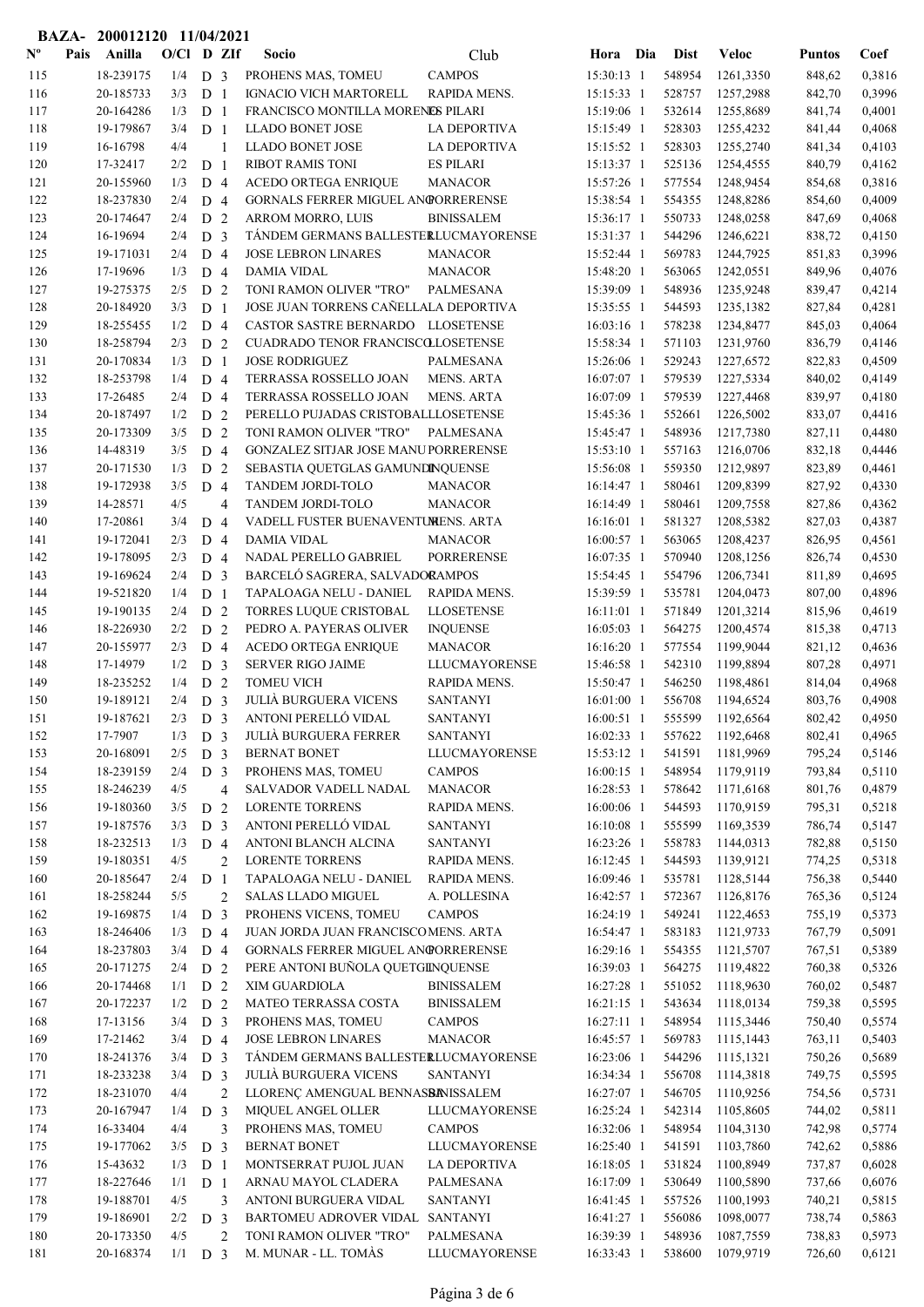|                |      | BAZA- 200012120 11/04/2021 |              |                                  |                |                                                             |                                      |                          |                  |                        |                  |                  |
|----------------|------|----------------------------|--------------|----------------------------------|----------------|-------------------------------------------------------------|--------------------------------------|--------------------------|------------------|------------------------|------------------|------------------|
| $N^{\text{o}}$ | Pais | Anilla                     | $O/Cl$ D ZIf |                                  |                | Socio                                                       | Club                                 | Hora Dia                 | <b>Dist</b>      | <b>Veloc</b>           | <b>Puntos</b>    | Coef             |
| 182            |      | 17-19628                   | 3/3          | D <sub>4</sub>                   |                | <b>DAMIA VIDAL</b>                                          | <b>MANACOR</b>                       | 17:05:07 1               | 563065           | 1062,1530              | 726,85           | 0,5888           |
| 183            |      | 19-182111                  | 1/1          | D <sub>2</sub>                   |                | <b>BIBILONI JAUME ANTONIO</b>                               | <b>BINISSALEM</b>                    | 16:51:45 1               | 546093           | 1056,7837              | 717,79           | 0,6104           |
| 184            |      | 20-162266                  | 2/3          | D <sub>3</sub>                   |                | <b>SASTRE BARBERO, LAURE</b>                                | <b>CAMPOS</b>                        | 16:58:59 1               | 552866           | 1055,1213              | 709,88           | 0,6062           |
| 185            |      | 19-191727                  | 1/3          | D 4                              |                | FERRIOL MEZQUIDA GABRIEL MENS. ARTA                         |                                      | 17:24:08 1               | 576950           | 1050,6556              | 718,98           | 0,5841           |
| 186            |      | 19-191605                  | 2/3          | D <sub>4</sub>                   |                | FERRIOL MEZQUIDA GABRIEL MENS. ARTA                         |                                      | 17:24:22 1               | 576950           | 1050,2093              | 718,68           | 0,5872           |
| 187            |      | 19-180784                  | 2/3          | D <sub>1</sub>                   |                | <b>JOSE RODRIGUEZ</b>                                       | PALMESANA                            | 16:39:56 1               | 529243           | 1048,1443              | 702,51           | 0,6436           |
| 188            |      | 17-13805                   | 3/4          | D <sub>3</sub>                   |                | GINARD GINARD, JULIÀ                                        | <b>CAMPOS</b>                        | 17:01:09 1               | 549582           | 1044,5348              | 702,76           | 0,6231           |
| 189            |      | 19-171748                  | 2/4          | D <sub>4</sub>                   |                | TRUYOLS SANSO SEBASTIAN                                     | <b>MANACOR</b>                       | 17:29:30 1               | 573913           | 1035,0099              | 708,28           | 0,5999           |
| 190            |      | 19-169395                  | 1/2          | D <sub>3</sub>                   |                | SASTRE GONZALEZ ANGEL                                       | <b>CAMPOS</b>                        | 17:09:34 1               | 552866           | 1034,2321              | 695,83           | 0,6260           |
| 191            |      | 18-231556                  | 4/4          |                                  | 3              | <b>JULIÀ BURGUERA VICENS</b>                                | <b>SANTANYI</b>                      | 17:16:02 1               | 556708           | 1028,9717              | 692,29           | 0,6249           |
| 192            |      | 19-176335                  | 2/2          | D <sub>3</sub>                   |                | <b>SERVER RIGO JAIME</b>                                    | LLUCMAYORENSE                        | 17:02:55 1               | 542310           | 1027,2644              | 691,14           | 0,6449           |
| 193            |      | 19-177240                  | 2/4          | D <sub>3</sub>                   |                | <b>MIQUEL ANGEL OLLER</b>                                   | LLUCMAYORENSE                        | $17:03:10$ 1             | 542314           | 1026,7857              | 690,82           | 0,6482           |
| 194            |      | 17-14899                   | 4/4<br>3/4   | D 2                              | 3              | MONSERRAT RAFAL JULIAN                                      | LLUCMAYORENSE                        | 17:04:23 1               | 540845<br>550733 | 1021,6510              | 687,36           | 0,6534<br>0,6449 |
| 195<br>196     |      | 20-174188<br>18-231600     | 1/2          | D                                | $\overline{3}$ | ARROM MORRO, LUIS<br><b>ANTONI SERRA BONET</b>              | <b>BINISSALEM</b><br><b>SANTANYI</b> | 17:14:56 1<br>17:21:45 1 | 556262           | 1020,0019<br>1017,3973 | 692,81<br>684,50 | 0,6418           |
| 197            |      | 20-184029                  | 2/2          | D <sub>1</sub>                   |                | CABOT BRUNET JUAN                                           | RAPIDA MENS.                         | 16:58:28 1               | 529323           | 1011,1876              | 677,74           | 0,6779           |
| 198            |      | 20-169857                  | 5/5          |                                  | $\overline{2}$ | TONI RAMON OLIVER "TRO"                                     | PALMESANA                            | 17:18:16 1               | 548936           | 1010,4356              | 686,31           | 0,6570           |
| 199            |      | 17-12914                   | 1/4          | D <sub>3</sub>                   |                | <b>JAUME GINARD LLADÓ</b>                                   | <b>CAMPOS</b>                        | 17:27:05 1               | 556618           | 1008,2137              | 678,32           | 0,6512           |
| 200            |      | 19-182503                  | 3/4          | D <sub>2</sub>                   |                | LLUC LLABRES DEYA                                           | <b>BINISSALEM</b>                    | 17:15:59 1               | 544912           | 1007,2621              | 684,15           | 0,6685           |
| 201            |      | 19-175490                  | 1/4          | D <sub>1</sub>                   |                | <b>GABRIEL SORELL SALVA</b>                                 | <b>ES PILARI</b>                     | $17:04:51$ 1             | 532918           | 1005,7903              | 674,12           | 0,6870           |
| 202            |      | 14-28577                   | 5/5          |                                  | 4              | TANDEM JORDI-TOLO                                           | <b>MANACOR</b>                       | 17:52:22 1               | 580461           | 1005,3594              | 687,99           | 0,6339           |
| 203            |      | 19-179155                  | 4/5          |                                  | $\overline{4}$ | GONZALEZ SITJAR JOSE MANUPORRERENSE                         |                                      | 17:30:36 1               | 557163           | 1002,8132              | 686,24           | 0,6637           |
| 204            |      | 17-36530                   | 5/5          |                                  | 3              | ANTONI BURGUERA VIDAL                                       | <b>SANTANYI</b>                      | 17:32:10 1               | 557526           | 1000,6449              | 673,23           | 0,6665           |
| 205            |      | 19-274584                  | 4/4          |                                  | 3              | <b>JOAN VERGER PIZA</b>                                     | <b>BINISSALEM</b>                    | 17:17:32 1               | 542111           | 999,2216               | 672,27           | 0,6888           |
| 206            |      | 19-179345                  | 2/4          | D <sub>1</sub>                   |                | <b>JAUME OLIVER ANTONIA</b>                                 | <b>ES PILARI</b>                     | 17:13:11 1               | 534796           | 993,7060               | 666,02           | 0,7016           |
| 207            |      | 20-187426                  | 2/2          | D <sub>2</sub>                   |                | PERELLO PUJADAS CRISTOBALLLOSETENSE                         |                                      | 17:32:36 1               | 552661           | 991,1424               | 673,21           | 0,6822           |
| 208            |      | 19-175932                  | 4/4          |                                  | $\mathbf{1}$   | TORCUATO VILCHEZ VILCHEZ ES PILARI                          |                                      | 17:13:53 1               | 533738           | 990,4519               | 663,84           | 0,7098           |
| 209            |      | 14-29443                   | 2/3          | D <sub>4</sub>                   |                | SOLER MESTRE, PEDRO                                         | <b>PORRERENSE</b>                    | 17:48:23 1               | 562145           | 980,4000               | 670,91           | 0,6772           |
| 210            |      | 20-164202                  | 3/5          | D <sub>1</sub>                   |                | SASTRE SANNA PABLO                                          | <b>ES PILARI</b>                     | 17:21:12 1               | 532157           | 974,2896               | 653,01           | 0,7188           |
| 211            |      | 19-169865                  | 2/4          | D <sub>3</sub>                   |                | PROHENS VICENS, TOMEU                                       | <b>CAMPOS</b>                        | 17:39:40 1               | 549241           | 972,6818               | 654,42           | 0,6998           |
| 212            |      | 18-258992                  | 1/1          | D <sub>2</sub>                   |                | <b>VALENTIN LUCESCU</b>                                     | A. POLLESINA                         | 18:03:52 1               | 570258           | 968,3992               | 657,76           | 0,6772           |
| 213            |      | 20-168426                  | 1/1          | D <sub>3</sub>                   |                | BARCELO TABERNER BARTOLOMUCMAYORENSE                        |                                      | 17:38:17 1               | 538454           | 955,9203               | 643,14           | 0,7205           |
| 214            |      | 18-244911                  | 4/4          |                                  | $\overline{2}$ | LLUC LLABRES DEYA                                           | <b>BINISSALEM</b>                    | 17:45:15 1               | 544912           | 955,5669               | 649,04           | 0,7153           |
| 215            |      | 18-226635                  | 3/4          | D 2                              |                | PERE ANTONI BUÑOLA QUETGINQUENSE                            |                                      | 18:05:45 1               | 564275           | 955,1841               | 648,78           | 0,6940           |
| 216<br>217     |      | 18-238396<br>19-193622     | 2/2<br>3/3   | D <sub>3</sub><br>D <sub>2</sub> |                | SASTRE GONZALEZ ANGEL<br>CUADRADO TENOR FRANCISCOLLOSETENSE | <b>CAMPOS</b>                        | 17:54:58 1<br>18:16:15 1 | 552866<br>571103 | 953,2720<br>949,8595   | 641,36<br>645,16 | 0,7116<br>0,6921 |
| 218            |      | 20-169516                  | 4/4          |                                  |                | <b>GOMEZ FONT RAFAEL</b>                                    | PALMESANA                            | 17:29:34 1               | 525208           | 947,0602               | 634,76           | 0,7561           |
| 219            |      | 18-235275                  | 2/4          | D <sub>2</sub>                   |                | <b>TOMEU VICH</b>                                           | RAPIDA MENS.                         | 17:52:53 1               | 546250           | 945,2600               | 642,04           | 0,7303           |
| 220            |      | 16-12164                   | 3/3          | D <sub>2</sub>                   |                | ANTONIO JAUME MAHINDO ALBINISSALEM                          |                                      | 17:56:37 1               | 548748           | 943,4874               | 640,84           | 0,7303           |
| 221            |      | 17-33507                   | 2/3          | D <sub>1</sub>                   |                | TANDEM VILCHEZ SANCHEZ LLOSETENSE                           |                                      | 17:40:34 1               | 532977           | 942,3770               | 631,62           | 0,7553           |
| 222            |      | 18-241559                  | 4/5          |                                  | 3              | <b>BERNAT BONET</b>                                         | LLUCMAYORENSE                        | 17:50:29 1               | 541591           | 941,1063               | 633,17           | 0,7466           |
| 223            |      | 19-177745                  | 3/4          | D <sub>3</sub>                   |                | MIQUEL ANGEL OLLER                                          | <b>LLUCMAYORENSE</b>                 | 17:53:54 1               | 542314           | 936,8008               | 630,28           | 0,7490           |
| 224            |      | 19-193695                  | 3/4          | D <sub>2</sub>                   |                | TORRES LUQUE CRISTOBAL                                      | <b>LLOSETENSE</b>                    | 18:25:34 1               | 571849           | 936,5873               | 636,15           | 0,7135           |
| 225            |      | 20-170974                  | 1/2          | D 2                              |                | SEBASTIA NICOLAU GAMUNDIINQUENSE                            |                                      | 18:10:37 1               | 555194           | 932,1331               | 633,12           | 0,7382           |
| 226            |      | 19-178064                  | 3/3          | D 4                              |                | NADAL PERELLO GABRIEL                                       | <b>PORRERENSE</b>                    | 18:27:31 1               | 570940           | 932,1216               | 637,87           | 0,7210           |
| 227            |      | 19-172416                  | 4/4          |                                  | $\overline{4}$ | VADELL FUSTER BUENAVENTUMENS. ARTA                          |                                      | 18:38:45 1               | 581327           | 931,9872               | 637,78           | 0,7113           |
| 228            |      | 18-246489                  | 2/3          | D 4                              |                | JUAN JORDA JUAN FRANCISCOMENS. ARTA                         |                                      | 18:40:45 1               | 583183           | 931,9744               | 637,77           | 0,7121           |
| 229            |      | 20-187173                  | 3/3          | D <sub>4</sub>                   |                | <b>SOLER MESTRE, PEDRO</b>                                  | <b>PORRERENSE</b>                    | 18:22:14 1               | 562145           | 925,7479               | 633,51           | 0,7420           |
| 230            |      | 20-164274                  | 2/3          | D <sub>1</sub>                   |                | FRANCISCO MONTILLA MORENES PILARI                           |                                      | 17:50:53 1               | 532614           | 924,8644               | 619,88           | 0,7866           |
| 231            |      | 19-191628                  | 3/3          | D <sub>4</sub>                   |                | FERRIOL MEZQUIDA GABRIEL MENS. ARTA                         |                                      | 18:38:55 1               | 576950           | 924,7229               | 632,80           | 0,7293           |
| 232            |      | 20-170936                  | 2/2          | D <sub>2</sub>                   |                | SEBASTIA NICOLAU GAMUNDIINQUENSE                            |                                      | 18:15:45 1               | 555194           | 924,1681               | 627,71           | 0,7612           |
| 233            |      | 18-260264                  | 3/3          | D 2                              |                | DERBY MALLORCA SAMI                                         | DERBY MALLORCA                       | 18:13:24 1               | 552799           | 923,7951               | 627,46           | 0,7677           |
| 234            |      | 18-259704                  | 3/3          | D <sub>1</sub>                   |                | TANDEM VILCHEZ SANCHEZ LLOSETENSE                           |                                      | 17:53:22 1               | 532977           | 921,5209               | 617,64           | 0,7997           |
| 235            |      | 20-170142                  | 5/5          |                                  | $\overline{1}$ | <b>MIQUEL MIR PASTOR</b>                                    | PALMESANA                            | 17:54:01 1               | 531982           | 918,7680               | 615,80           | 0,8046           |
| 236            |      | 19-172766                  | 1/1          | D <sub>4</sub>                   |                | JUAN SERVERA SERVERA                                        | <b>MANACOR</b>                       | 18:47:09 1               | 578213           | 914,6769               | 625,93           | 0,7435           |
| 237<br>238     |      | 20-177720<br>19-184153     | 1/1<br>2/3   | D <sub>2</sub><br>D 2            |                | TANDEM MARCOS PEDRO<br>MIGUEL SAURINA MORAGUES BINISSALEM   | LA DEPORTIVA                         | 18:11:07 1<br>18:20:40 1 | 544699<br>553378 | 913,7456<br>913,6676   | 620,64<br>620,58 | 0,7925<br>0,7834 |
| 239            |      | 16-26722                   | 2/3          | D <sub>3</sub>                   |                | <b>JULIÀ BURGUERA FERRER</b>                                | <b>SANTANYI</b>                      | 18:25:33 1               | 557622           | 913,3109               | 614,47           | 0,7807           |
| 240            |      | 19-177082                  | 5/5          |                                  | 3              | <b>BERNAT BONET</b>                                         | LLUCMAYORENSE                        | 18:09:45 1               | 541591           | 910,6196               | 612,66           | 0,8072           |
| 241            |      | 20-186601                  | 3/4          | D 4                              |                | TANDEM MUNTANER MORA                                        | <b>PORRERENSE</b>                    | 18:19:52 1               | 547519           | 905,1896               | 619,44           | 0,8018           |
| 242            |      | 20-163302                  | 1/2          | D 2                              |                | MUNTANER ORELL JOSE                                         | A. POLLESINA                         | 18:42:56 1               | 567921           | 904,4288               | 614,31           | 0,7762           |
| 243            |      | 18-259592                  | 2/4          | D <sub>1</sub>                   |                | <b>GABRIEL SORELL SALVA</b>                                 | <b>ES PILARI</b>                     | 18:05:07 1               | 532918           | 903,0723               | 605,28           | 0,8306           |
| 244            |      | 20-187529                  | 1/1          | D <sub>2</sub>                   |                | <b>GUILLERMO FLUXA MULET</b>                                | <b>LLOSETENSE</b>                    | 18:23:33 1               | 547085           | 898,9976               | 610,62           | 0,8124           |
| 245            |      | 17-21195                   | 1/2          | D 4                              |                | CRUELLAS ROSELLO JULIAN                                     | <b>MANACOR</b>                       | 18:40:30 1               | 561860           | 898,2574               | 614,69           | 0,7943           |
| 246            |      | 16-27762                   | 3/4          | D <sub>1</sub>                   |                | JAUME OLIVER ANTONIA                                        | <b>ES PILARI</b>                     | 18:11:43 1               | 534796           | 896,2310               | 600,69           | 0,8379           |
| 247            |      | 19-171725                  | 3/4          | D 4                              |                | TRUYOLS SANSO SEBASTIAN                                     | <b>MANACOR</b>                       | 18:57:41 1               | 573913           | 892,9950               | 611,09           | 0,7839           |
| 248            |      | 19-188039                  | $1/1$ D 4    |                                  |                | PERE NICOLAU NOGUERA                                        | <b>SANTANYI</b>                      | 18:51:30 1               | 567717           | 891,9356               | 610,37           | 0,7957           |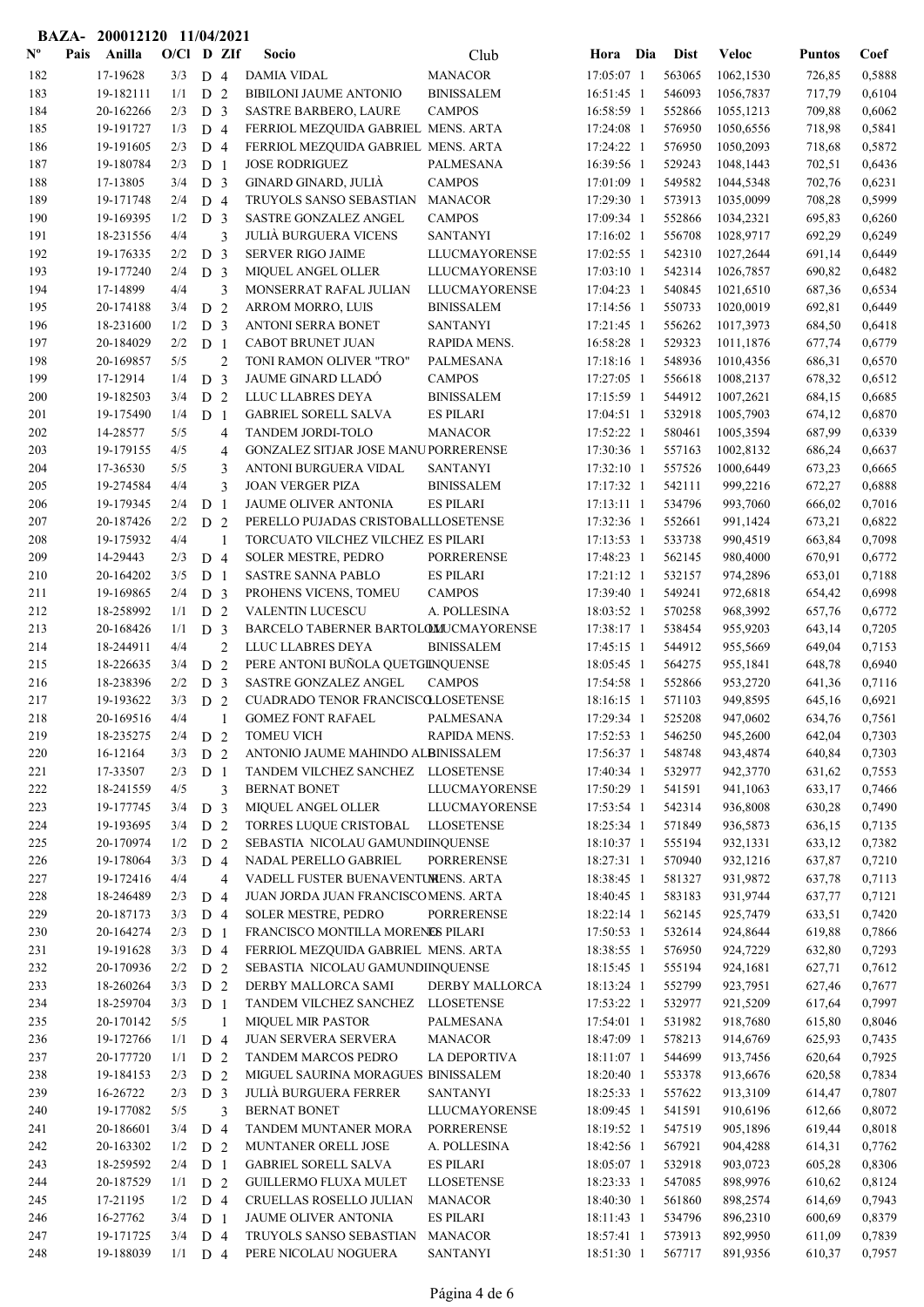|                           |      | BAZA- 200012120 11/04/2021 |              |                                  |                |                                                                |                               |                          |                  |                      |                  |                  |
|---------------------------|------|----------------------------|--------------|----------------------------------|----------------|----------------------------------------------------------------|-------------------------------|--------------------------|------------------|----------------------|------------------|------------------|
| $\mathbf{N}^{\mathbf{o}}$ | Pais | Anilla                     | $O/Cl$ D ZIf |                                  |                | Socio                                                          | Club                          | Hora Dia                 | <b>Dist</b>      | <b>Veloc</b>         | <b>Puntos</b>    | Coef             |
| 249                       |      | 19-189947                  | 2/2          | D <sub>2</sub>                   |                | MUNTANER ORELL JOSE                                            | A. POLLESINA                  | 18:52:24 1               | 567921           | 890,9962             | 605,18           | 0,7986           |
| 250                       |      | 19-164708                  | 2/2          | D <sub>4</sub>                   |                | CASTOR SASTRE BERNARDO                                         | <b>LLOSETENSE</b>             | 19:06:18 1               | 578238           | 887,8213             | 607,55           | 0,7875           |
| 251                       |      | 18-241647                  | 4/4          |                                  | 3              | MIQUEL ANGEL OLLER                                             | <b>LLUCMAYORENSE</b>          | 18:25:57 1               | 542314           | 887,6569             | 597,21           | 0,8430           |
| 252                       |      | 20-168315                  | 4/4          |                                  | 3              | TÁNDEM GERMANS BALLESTERLUCMAYORENSE                           |                               | 18:28:42 1               | 544296           | 886,9089             | 596,71           | 0,8433           |
| 253                       |      | 19-173366                  | 3/3          | D <sub>4</sub>                   |                | <b>ACEDO ORTEGA ENRIQUE</b>                                    | <b>MANACOR</b>                | 19:07:34 1               | 577554           | 885,0498             | 605,66           | 0,7979           |
| 254                       |      | 18-236707                  | 1/3          | D <sub>4</sub>                   |                | ARBONA FORNERS ANTONIO                                         | <b>BINISSALEM</b>             | 18:42:19 1               | 553557           | 882,4204             | 603,86           | 0,8358           |
| 255                       |      | 18-236738                  | 2/3          | D <sub>4</sub>                   |                | ARBONA FORNERS ANTONIO                                         | <b>BINISSALEM</b>             | 18:42:48 1               | 553557           | 881,7410             | 603,39           | 0,8391           |
| 256                       |      | 18-243664                  | 2/3          | D <sub>2</sub>                   |                | AMIR HESSAM ARBABAN GHAHONISSALEM                              |                               | 18:41:28 1               | 545769           | 871,1860             | 591,73           | 0,8544           |
| 257                       |      | 16-28253                   | 4/4          |                                  | $\overline{4}$ | TANDEM MUNTANER MORA                                           | <b>PORRERENSE</b>             | 18:46:49 1               | 547519           | 866,5789             | 593,02           | 0,8550           |
| 258                       |      | 17-12985                   | 2/4          | D <sub>3</sub>                   |                | JAUME GINARD LLADÓ                                             | <b>CAMPOS</b>                 | 18:57:53 1               | 556618           | 865,8149             | 582,52           | 0,8443           |
| 259                       |      | 19-179043                  | 5/5          |                                  | $\overline{4}$ | GONZALEZ SITJAR JOSE MANUPORRERENSE                            |                               | 19:00:56 1               | 557163           | 862,5704             | 590,27           | 0,8467           |
| 260                       |      | 18-259512                  | 3/4          | D <sub>1</sub>                   |                | <b>GABRIEL SORELL SALVA</b>                                    | <b>ES PILARI</b>              | 18:34:33 1               | 532918           | 860,1695             | 576,52           | 0,8887           |
| 261                       |      | 18-239603                  | 3/4          | D <sub>3</sub>                   |                | BARCELÓ SAGRERA, SALVADORAMPOS                                 |                               | 19:00:15 1               | 554796           | 859,8156             | 578,48           | 0,8569           |
| 262                       |      | 18-248128                  | 4/4          |                                  | $\overline{4}$ | TRUYOLS SANSO SEBASTIAN MANACOR                                |                               | 19:24:46 1               | 573913           | 856,8850             | 586,38           | 0,8315           |
| 263                       |      | 19-183683                  | 2/2          | D                                | $\overline{2}$ | MATEO TERRASSA COSTA                                           | <b>BINISSALEM</b>             | 18:53:09 1               | 543634           | 851,8906             | 578,62           | 0,8812           |
| 264                       |      | 19-184639                  | 3/3          | D <sub>4</sub>                   |                | ARBONA FORNERS ANTONIO                                         | <b>BINISSALEM</b>             | 19:14:10 1               | 553557           | 839,7831             | 574,68           | 0,8687           |
| 265                       |      | 13-22198                   | 4/4          |                                  | 1              | JAUME OLIVER ANTONIA                                           | <b>ES PILARI</b>              | 18:53:40 1               | 534796           | 837, 3633            | 561,24           | 0,9026           |
| 266                       |      | 19-176756                  | 4/4          |                                  | 3              | ANDRES PROHENS SALOM                                           | LLUCMAYORENSE                 | 19:12:56 1               | 549675           | 835,4570             | 562,09           | 0,8815           |
| 267                       |      | 17-19135                   | 5/5          |                                  | $\overline{4}$ | SALVADOR VADELL NADAL                                          | <b>MANACOR</b>                | 19:55:06 1               | 578642           | 826,5134             | 565,60           | 0,8405           |
| 268                       |      | 18-226297                  | 2/2          | D <sub>2</sub>                   |                | PEDRO QUETGLAS GAMUNDI                                         | <b>INQUENSE</b>               | 19:29:33 1               | 554405           | 821,8887             | 558,24           | 0,8805           |
| 269                       |      | 19-177128                  | 1/1          | D <sub>3</sub>                   |                | <b>JAUME SASTRE JUAN</b>                                       | LLUCMAYORENSE                 | 19:17:39 1               | 541651           | 817,4013             | 549,94           | 0,9046           |
| 270                       |      | 18-259448                  | 2/4          | D <sub>1</sub>                   |                | <b>BOSCH MIR JUAN</b>                                          | <b>ES PILARI</b>              | 19:15:56 1               | 535506           | 810,2270             | 543,05           | 0,9184           |
| 271                       |      | 18-233171                  | 1/1          | D <sub>3</sub>                   |                | JOAN MONSERRAT CLAR                                            | <b>SANTANYI</b>               | 19:38:13 1               | 553155           | 809,6334             | 544,72           | 0,8924           |
| 272                       |      | 19-175209                  | 3/4          | D <sub>1</sub>                   |                | <b>BOSCH MIR JUAN</b>                                          | <b>ES PILARI</b>              | 19:16:45 1               | 535506           | 809,2270             | 542,38           | 0,9252           |
| 273                       |      | 18-239785                  | 3/4          | D <sub>3</sub>                   |                | PROHENS VICENS, TOMEU                                          | <b>CAMPOS</b>                 | 19:34:25 1               | 549241           | 808,4008             | 543,89           | 0,9054           |
| 274                       |      | 20-164314                  | 4/4          |                                  | 1              | <b>BOSCH MIR JUAN</b>                                          | <b>ES PILARI</b>              | 19:18:53 1               | 535506           | 806,6267             | 540,63           | 0,9320           |
| 275                       |      | 18-238727                  | 4/4          |                                  | 3              | GINARD GINARD, JULIÀ                                           | <b>CAMPOS</b>                 | 19:40:20 1               | 549582           | 801,9193             | 539,53           | 0,9114           |
| 276                       |      | 18-239647                  | 4/4          |                                  | 3              | BARCELÓ SAGRERA, SALVADORAMPOS                                 |                               | 19:59:19 1               | 554796           | 787,7082             | 529,97           | 0,9062           |
| 277                       |      | 20-171520                  | 2/3          | D <sub>2</sub>                   |                | SEBASTIA QUETGLAS GAMUNDINQUENSE                               |                               | 20:12:05 1               | 559350           | 780,0349             | 529,82           | 0,9020           |
| 278                       |      | 19-169816                  | 4/4          |                                  | 3              | PROHENS VICENS, TOMEU                                          | <b>CAMPOS</b>                 | 20:10:28 1               | 549241           | 767,6682             | 516,48           | 0,9220           |
| 279                       |      | 13-44900                   | 4/4          |                                  | $\mathbf{1}$   | PABLO SALVA                                                    | RAPIDA MENS.                  | 19:49:18 1               | 530590           | 764,2086             | 512,20           | 0,9578           |
| 280                       |      | 20-164299                  | 3/3          | D <sub>1</sub>                   |                | FRANCISCO MONTILLA MORENES PILARI                              |                               | 19:52:48 1               | 532614           | 763,2760             | 511,58           | 0,9576           |
| 281                       |      | 20-185219                  | 1/2          | D <sub>1</sub>                   |                | MIGUEL FIDALGO BESTARD                                         | RAPIDA MENS.                  | 19:59:46 1               | 530380           | 752,5611<br>750,8261 | 504,40           | 0,9650           |
| 282                       |      | 17-7747                    | 2/2          | D <sub>3</sub>                   |                | ANTONI SERRA BONET                                             | <b>SANTANYI</b>               | 20:35:52 1               | 556262           |                      | 505,15           | 0,9234           |
| 283<br>284                |      | 19-181734<br>18-246414     | 3/4<br>3/3   | D <sub>1</sub><br>D <sub>4</sub> |                | TAPALOAGA NELU - DANIEL<br>JUAN JORDA JUAN FRANCISCOMENS. ARTA | RAPIDA MENS.                  | 20:21:35 1<br>08:29:38 2 | 535781<br>583183 | 737,3979<br>632,0853 | 494,23<br>463,17 | 0,9621<br>0,8870 |
|                           |      | 18-235256                  | 3/4          |                                  |                |                                                                |                               | 08:13:22 2               | 546250           |                      | 438,89           | 0,9503           |
| 285<br>286                |      | 19-169257                  | 3/3          | D <sub>2</sub><br>D <sub>3</sub> |                | <b>TOMEU VICH</b><br>SASTRE BARBERO, LAURE                     | RAPIDA MENS.<br><b>CAMPOS</b> | 08:30:09 2               | 552866           | 602,6810<br>598,8908 | 431,44           | 0,9423           |
| 287                       |      | 19-183146                  | 4/4          |                                  | $\overline{c}$ | ARROM MORRO, LUIS                                              | <b>BINISSALEM</b>             | 08:30:45 2               | 550733           | 596,1927             | 433,58           | 0,9492           |
| 288                       |      | 18-235254                  | 4/4          |                                  | $\overline{c}$ | <b>TOMEU VICH</b>                                              | RAPIDA MENS.                  | 08:44:10 2               | 546250           | 582,8739             | 423,46           | 0,9603           |
| 289                       |      | 19-191161                  | 3/4          | D <sub>4</sub>                   |                | TERRASSA ROSSELLO JOAN                                         | <b>MENS. ARTA</b>             | 09:44:07 2               | 579539           | 581,2148             | 423,65           | 0,9083           |
| 290                       |      | 19-190372                  | 1/1          | D <sub>2</sub>                   |                | NUÑEZ TORRES JUAN DE DIOS A. POLLESINA                         |                               | 09:43:32 2               | 569131           | 571,1109             | 413,20           | 0,9281           |
| 291                       |      | 19-275087                  | 4/4          |                                  | $\mathbf{2}$   | TORRES LUQUE CRISTOBAL                                         | <b>LLOSETENSE</b>             | 09:50:11 2               | 571849           | 570,0344             | 412,24           | 0,9269           |
| 292                       |      | 19-184786                  | 4/4          |                                  | $\mathbf{2}$   | MARTI VALLES GUILLERMO                                         | <b>BINISSALEM</b>             | 09:20:27 2               | 547150           | 562,0730             | 407,29           | 0,9721           |
| 293                       |      | 19-178890                  | 4/4          |                                  | $\overline{4}$ | GORNALS FERRER MIGUEL ANGORRERENSE                             |                               | 09:35:05 2               | 554355           | 561,0407             | 409,19           | 0,9627           |
| 294                       |      | 19-179736                  | 2/3          | D <sub>1</sub>                   |                | MONTSERRAT PUJOL JUAN                                          | LA DEPORTIVA                  | 09:43:25 2               | 531824           | 533,7366             | 381,06           | 1,0069           |
| 295                       |      | 20-171811                  | 3/3          | D <sub>2</sub>                   |                | MIGUEL SAURINA MORAGUES BINISSALEM                             |                               | 10:25:33 2               | 553378           | 532,8371             | 384,50           | 0,9710           |
| 296                       |      | 19-182868                  | 1/1          | D <sub>2</sub>                   |                | J.C ADROVER "GRANJA S'ALZ PALMESANA                            |                               | 10:33:00 2               | 548446           | 524,3270             | 378,19           | 0,9831           |
| 297                       |      | 20-185282                  | 2/2          | D <sub>1</sub>                   |                | MIGUEL FIDALGO BESTARD                                         | RAPIDA MENS.                  | 10:12:00 2               | 530380           | 517,4439             | 368,76           | 1,0200           |
| 298                       |      | 20-170830                  | 3/3          | D <sub>1</sub>                   |                | <b>JOSE RODRIGUEZ</b>                                          | PALMESANA                     | 10:15:09 2               | 529243           | 514,7527             | 366,77           | 1,0256           |
| 299                       |      | 18-259781                  | 1/1          | D <sub>1</sub>                   |                | <b>MARTIN VIDAL ANTONIO</b>                                    | <b>ES PILARI</b>              | 10:36:31 2               | 533585           | 508,4102             | 361,78           | 1,0207           |
| 300                       |      | 19-182818                  | 1/2          | D <sub>1</sub>                   |                | <b>ADROVER FORNES CARLOS</b>                                   | PALMESANA                     | $11:07:01$ 2             | 532070           | 492,6498             | 349,96           | 1,0270           |
| 301                       |      | 16-26740                   | 3/3          | D <sub>3</sub>                   |                | <b>JULIÀ BURGUERA FERRER</b>                                   | <b>SANTANYI</b>               | 12:45:27 2               | 557622           | 473,1826             | 335,73           | 0,9832           |
| 302                       |      | 19-175233                  | 4/5          |                                  | $\mathbf{1}$   | SASTRE SANNA PABLO                                             | <b>ES PILARI</b>              | 11:53:53 2               | 532157           | 472,2379             | 334,63           | 1,0337           |
| 303                       |      | 19-187900                  | 3/3          | D <sub>3</sub>                   |                | LLORENÇ PERELLÓ VIDAL                                          | <b>SANTANYI</b>               | 13:00:10 2               | 552325           | 462,9068             | 328,22           | 0,9993           |
| 304                       |      | 20-164232                  | 5/5          |                                  | $\mathbf{1}$   | <b>SASTRE SANNA PABLO</b>                                      | <b>ES PILARI</b>              | 12:18:11 2               | 532157           | 462,2695             | 327,17           | 1,0405           |
| 305                       |      | 17-35712                   | 4/4          |                                  | 1              | TAPALOAGA NELU - DANIEL                                        | RAPIDA MENS.                  | 12:30:11 2               | 535781           | 460,6161             | 325,81           | 1,0369           |
| 306                       |      | 18-265101                  | 3/3          | D <sub>1</sub>                   |                | MONTSERRAT PUJOL JUAN                                          | <b>LA DEPORTIVA</b>           | 12:32:29 2               | 531824           | 456,3120             | 322,73           | 1,0480           |
| 307                       |      | 19-180835                  | 4/4          |                                  | 1              | <b>GABRIEL SORELL SALVA</b>                                    | <b>ES PILARI</b>              | 12:41:06 2               | 532918           | 453,8949             | 320,89           | 1,0493           |
| 308                       |      | 19-191112                  | 4/4          |                                  | 4              | TERRASSA ROSSELLO JOAN                                         | MENS. ARTA                    | 14:58:27 2               | 579539           | 441,9070             | 317,15           | 0,9680           |
| 309                       |      | 19-163853                  | 1/1          | D <sub>2</sub>                   |                | <b>DANUT PRELIPCEAN</b>                                        | <b>LLOSETENSE</b>             | 14:57:42 2               | 571431           | 435,9739             | 310,57           | 0,9850           |
| 310                       |      | 18-255200                  | 1/1          | D <sub>2</sub>                   |                | TANDEM ABRINES - CAMPOS LLOSETENSE                             |                               | 14:22:44 2               | 550153           | 431,2445             | 307,62           | 1,0264           |
| 311                       |      | 19-183113                  | 3/3          | D <sub>2</sub>                   |                | AMIR HESSAM ARBABAN GHAHINISSALEM                              |                               | 15:24:10 2               | 545769           | 408,1533             | 290,47           | 1,0380           |
| 312                       |      | 20-171543                  | 3/3          | D <sub>2</sub>                   |                | SEBASTIA QUETGLAS GAMUNDINQUENSE                               |                               | 16:20:15 2               | 559350           | 401,4714             | 285,17           | 1,0160           |
| 313                       |      | 18-238825                  | 3/4          | D <sub>3</sub>                   |                | JAUME GINARD LLADÓ                                             | <b>CAMPOS</b>                 | 16:24:09 2               | 556618           | 398,3953             | 280,27           | 1,0243           |
| 314                       |      | 17-12934                   | 4/4          |                                  | 3              | JAUME GINARD LLADÓ                                             | <b>CAMPOS</b>                 | 16:25:11 2               | 556618           | 398,1009             | 280,06           | 1,0275           |
| 315                       |      | 19-179518                  | $1/1$ D 2    |                                  |                | TONY VIVES VILA                                                | LA DEPORTIVA                  | 15:59:39 2               | 544699           | 396,8229             | 282,06           | 1,0534           |